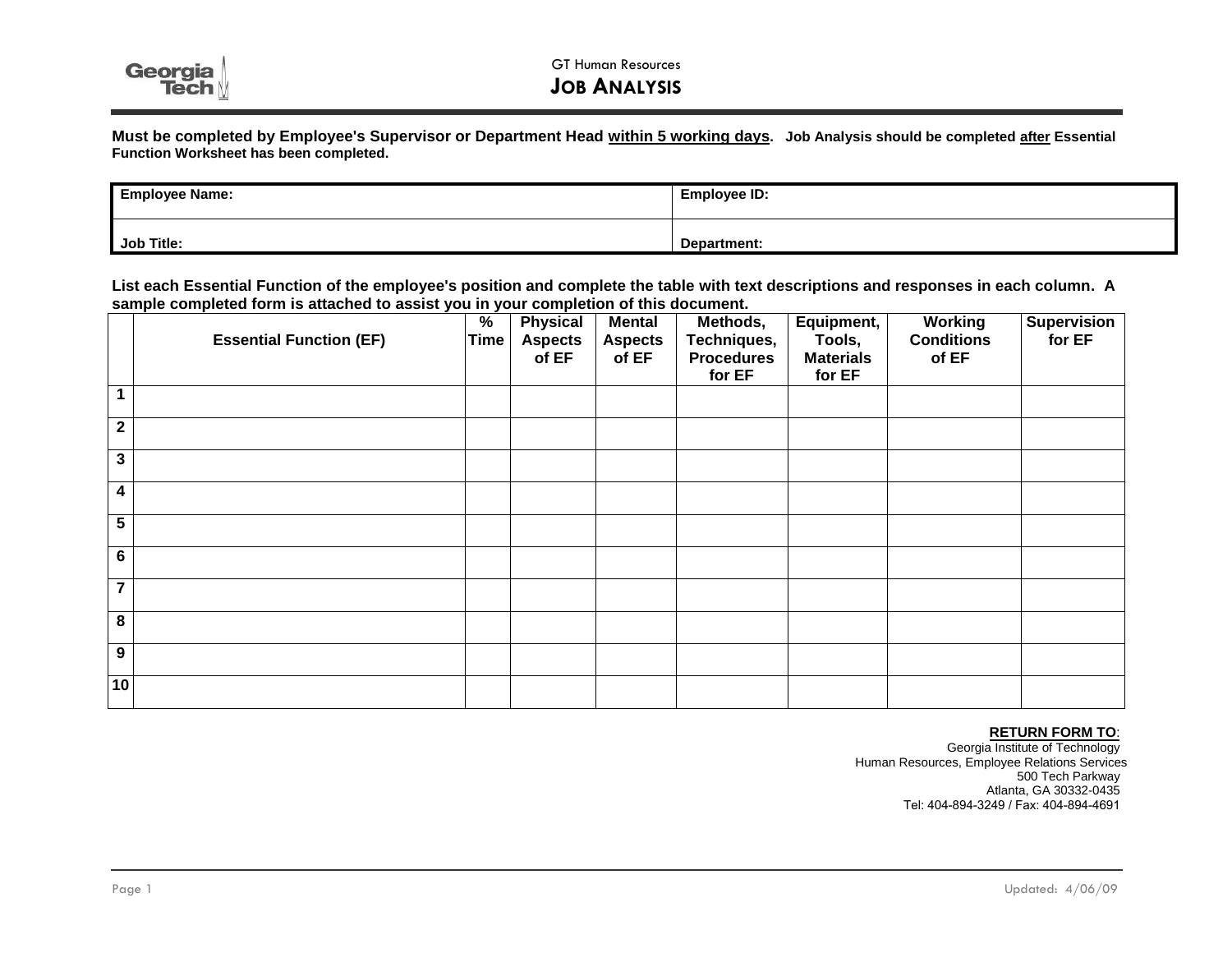Georgia

## **Sample Job Analysis**

## **SAMPLE DOCUMENT ONLY. Not to be attached to Medical Certification Form.**

| <b>Essential Function</b>                                                                  | $\overline{\frac{9}{6}}$ | <b>Physical Aspects</b>                                     | <b>Mental Aspects</b>                                  | Methods,                                    | Equipment,                                                        | Working                                                                                                                                                                                                                                                                                                                                                                                                                                        | <b>Supervision</b>                                         |
|--------------------------------------------------------------------------------------------|--------------------------|-------------------------------------------------------------|--------------------------------------------------------|---------------------------------------------|-------------------------------------------------------------------|------------------------------------------------------------------------------------------------------------------------------------------------------------------------------------------------------------------------------------------------------------------------------------------------------------------------------------------------------------------------------------------------------------------------------------------------|------------------------------------------------------------|
|                                                                                            | <b>Time</b>              | of EF                                                       | of EF                                                  | Techniques,                                 | Tools,                                                            | <b>Conditions</b>                                                                                                                                                                                                                                                                                                                                                                                                                              | of EF                                                      |
|                                                                                            |                          |                                                             |                                                        | <b>Procedures for</b><br>EF                 | <b>Materials for</b><br>EF                                        | for EF                                                                                                                                                                                                                                                                                                                                                                                                                                         |                                                            |
| Types legal<br>documents,<br>correspondence, etc<br>from handwritten<br>notes or dictation | 10%                      | sitting, typing, writing,<br>walking                        | editing,<br>organizing,<br>interpreting,<br>processing | typing, copying                             | keyboard,<br>computer<br>screen, mouse,<br>typewriter,<br>copier  | 1950's bld., open<br>office environ.<br>Employee works<br>in close quarters<br>w/ others in<br>shared secretarial<br>area w/ no<br>window, central<br>heat/air or air<br>circulation.<br>Private offices<br>that form<br>perimeter around<br>open secretarial<br>area have<br>individual heat/air<br>units and doors<br>that close and<br>windows that<br>open. Small<br>electric heaters<br>and fans are<br>available to all<br>upon request. | general, receives<br>instructions, work<br>may be reviewed |
| Prepares request for<br>invoice payments                                                   |                          | 7.5% sitting, typing, writing,<br>walking                   | interpreting,<br>adding,<br>organizing                 | typing                                      | keyboard,<br>computer,<br>screen, mouse,<br>typewriter,<br>copier |                                                                                                                                                                                                                                                                                                                                                                                                                                                |                                                            |
| Files documents in<br>courts                                                               | 7.5%                     | sitting, walking,<br>standing, typing,<br>writing, speaking | organizing,<br>comparing,<br>evaluating,<br>editing    | walking, mailing,<br>organizing,<br>sorting | computer, files                                                   |                                                                                                                                                                                                                                                                                                                                                                                                                                                |                                                            |